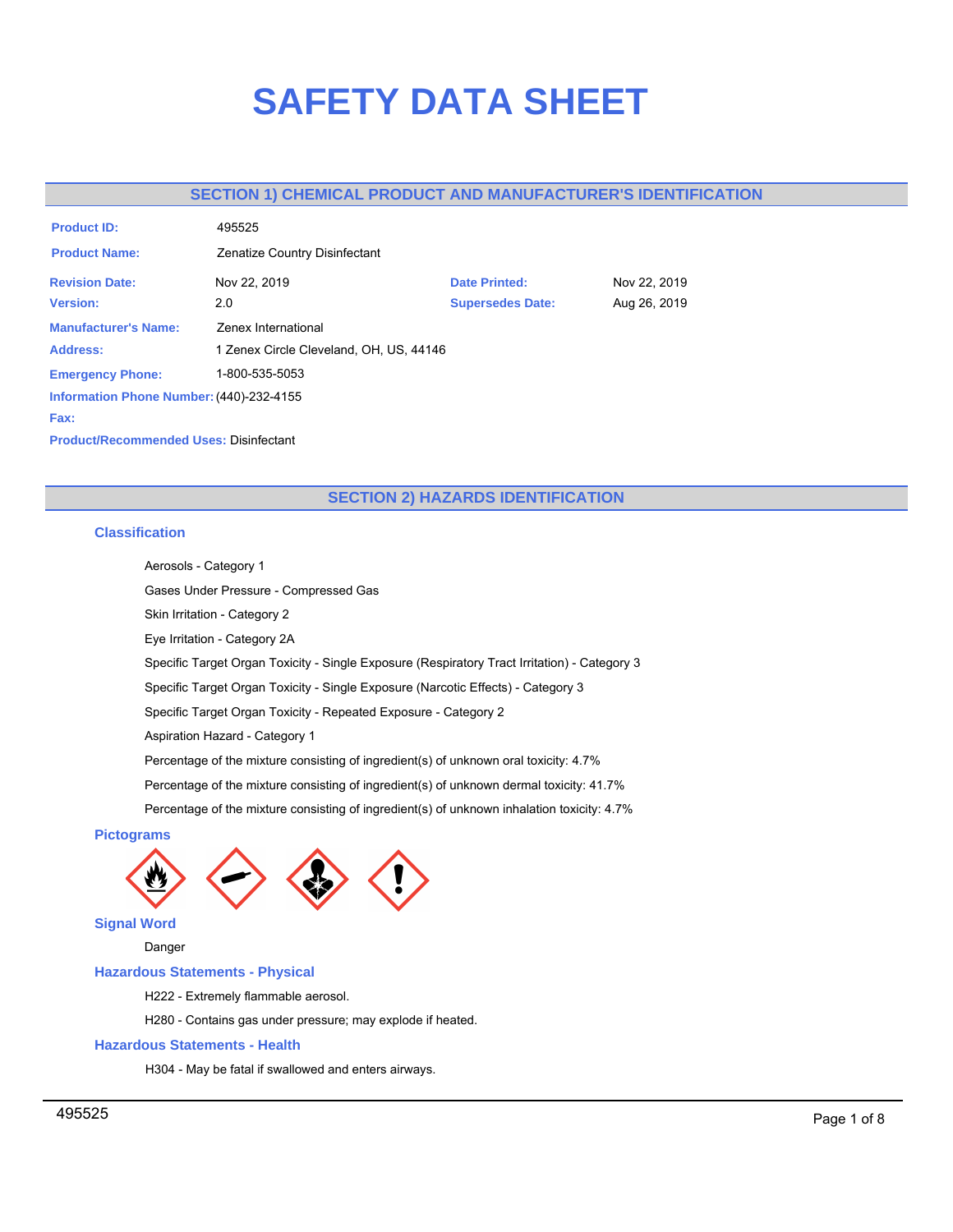- H319 Causes serious eye irritation.
- H315 Causes skin irritation.
- H335 May cause respiratory irritation.
- H336 May cause drowsiness or dizziness.
- H373 May cause damage to organs through prolonged or repeated exposure.

## **Precautionary Statements - General**

- P101 If medical advice is needed, have product container or label at hand.
- P102 Keep out of reach of children.
- P103 Read label before use.

## **Precautionary Statements - Prevention**

- P210 Keep away from heat, hot surfaces, sparks, open flames and other ignition sources. No smoking.
- P211 Do not spray on an open flame or other ignition source.
- P251 Do not pierce or burn, even after use.
- P280 Wear protective gloves, eye protection and face protection.
- P264 Wash hands thoroughly after handling.
- P260 Do not breathe mist, vapors, or spray.
- P271 Use only outdoors or in a well-ventilated area.

## **Precautionary Statements - Response**

- P314 Get medical attention if you feel unwell.
- P301 + P310 IF SWALLOWED: Immediately call a POISON CENTER or doctor.
- P331 Do NOT induce vomiting.
- P304 + P340 IF INHALED: Remove person to fresh air and keep comfortable for breathing.
- P312 Call a POISON CENTER or doctor if you feel unwell.
- P302 + P352 IF ON SKIN: Wash with plenty of soap and water.
- P362 + P364 Take off contaminated clothing and wash it before reuse.
- P332 + P313 If skin irritation occurs: Get medical attention.

P305 + P351 + P338 - IF IN EYES: Rinse cautiously with water for several minutes. Remove contact lenses, if present and easy to do. Continue rinsing.

P337 + P313 - If eye irritation persists: Get medical attention.

## **Precautionary Statements - Storage**

- P405 Store locked up.
- P410 Protect from sunlight.
- P412 Do not expose to temperatures exceeding 50°C / 122°F.
- P403 Store in a well-ventilated place.

## **Precautionary Statements - Disposal**

P501 - Dispose of contents and container in accordance with local, regional, national and international regulations.

## **Supplementary Information**

DELAYED EFFECTS FROM LONG TERM OVEREXPOSURE. Contains solvents which can cause permanent brain and nervous system damage. Intentional misuse by deliberately concentrating and inhaling the contents can be harmful or fatal.

WARNING: This product contains a chemical known to the State of California to cause cancer.

Please refer to the SDS for additional information. Keep out of reach of children. Keep upright in a cool, dry place. Do not discard empty can in trash compactor.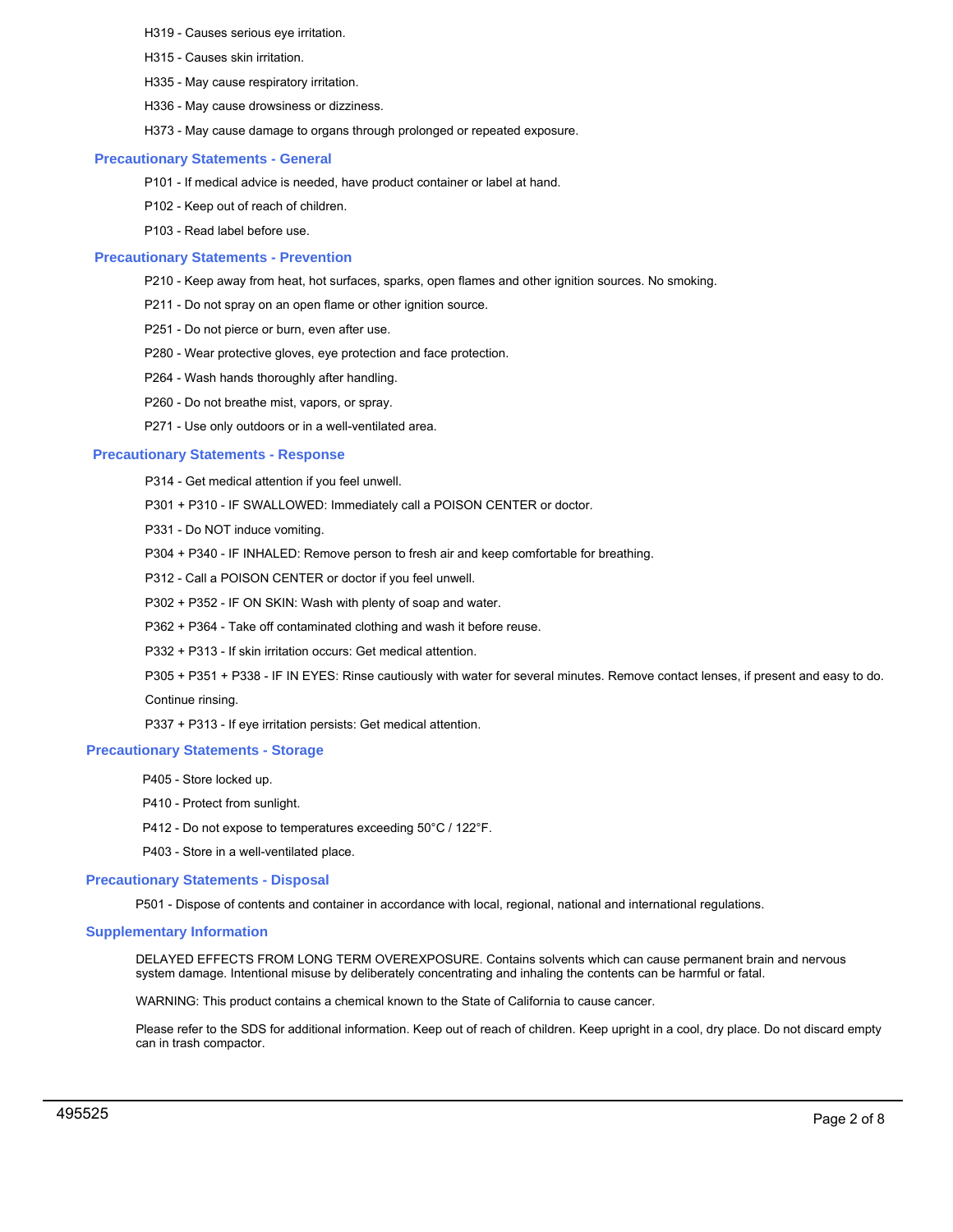# **SECTION 3) COMPOSITION, INFORMATION ON INGREDIENTS**

| <b>CAS</b>           | <b>Chemical Name</b>  | % By Weight |
|----------------------|-----------------------|-------------|
| 0000064-17-5         | <b>IETHYL ALCOHOL</b> | 25% - 50%   |
| $ 0000106 - 97 - 8 $ | <b>BUTANE</b>         | 10% - 25%   |
| $ 0000074-98-6 $     | <b>PROPANE</b>        | 1% - 5%     |

Specific chemical identity and/or exact percentage (concentration) of the composition has been withheld to protect confidentiality.

**SECTION 4) FIRST-AID MEASURES**

## **Inhalation**

Remove victim to fresh air and keep at rest in a position comfortable for breathing. If it is suspected that fumes are still present, the rescuer should wear an appropriate mask or self-contained breathing apparatus. If not breathing, if breathing is irregular or if respiratory arrest occurs, provide artificial respiration or oxygen by trained personnel. It may be dangerous to the person providing aid to give mouth-to-mouth resuscitation. Get medical attention. If necessary, call a poison center or physician. If unconscious, place in recovery position and get medical attention immediately. Maintain an open airway.

## **Eye Contact**

Immediately flush eyes with plenty of water, occasionally lifting the upper and lower eyelids. Check for and remove any contact lenses. Continue to rinse for at least 10 minutes. Get medical attention.

## **Skin Contact**

Flush contaminated skin with plenty of water. Remove contaminated clothing and shoes. Continue to rinse for at least 10 minutes. Get medical attention. Wash clothing before reuse.

## **Ingestion**

Get medical attention immediately. Call a poison center or physician. Wash out mouth with water. Remove victim to fresh air and keep at rest in a position comfortable for breathing. If material has been swallowed and the exposed person is conscious, give small quantities of water to drink. Stop if the exposed person feels sick as vomiting may be dangerous. Aspiration hazard if swallowed. Can enter lungs and cause damage. Do not induce vomiting. If vomiting occurs, the head should be kept low so that vomit does not enter the lungs. Never give anything by mouth to an unconscious person. If unconscious, place in recovery position and get medical attention immediately. Maintain an open airway.

# **SECTION 5) FIRE-FIGHTING MEASURES**

## **Suitable Extinguishing Media**

Use extinguishing media suitable for surrounding fire.

#### **Unsuitable Extinguishing Media**

#### None known.

#### **Specific Hazards in Case of Fire**

Extremely flammable aerosol. Runoff to sewer may create fire or explosion hazard. In a fire or if heated, a pressure increase will occur and the container may burst, with the risk of a subsequent explosion. Gas may accumulate in low or confined areas or travel a considerable distance to a source of ignition and flash back, causing fire or explosion. Bursting aerosol containers may be propelled from a fire at high speed.

In fire, will decompose to carbon dioxide, carbon monoxide.

#### **Fire-Fighting Procedures**

Promptly isolate the scene by removing all persons from the vicinity of the incident if there is a fire. No action shall be taken involving any personal risk or without suitable training. Move containers from fire area if this can be done without risk. Use water spray to keep fire-exposed containers cool.

#### **Special Protective Actions**

Wear protective pressure self-contained breathing apparatus (SCBA) and full turnout gear.

## **SECTION 6) ACCIDENTAL RELEASE MEASURES**

#### **Emergency Procedure**

Small spill: Stop leak if without risk. Move containers from spill area. Use spark-proof tools and explosion-proof equipment. Dilute with water and mop up if water-soluble. Alternatively, or if water-insoluble, absorb with an inert dry material and place in an appropriate waste disposal container. Dispose of via a licensed waste disposal contractor.

Large spill: Stop leak if without risk. Move containers from spill area. Use spark-proof tools and explosion-proof equipment. Approach release from upwind. Prevent entry into sewers, water courses, basements or confined areas. Wash spillages into an effluent treatment plant or proceed as follows. Contain and collect spillage with non-combustible, absorbent material e.g. sand, earth, vermiculite or diatomaceous earth and place in container for disposal according to local regulations (see Section 13). Dispose of via a licensed waste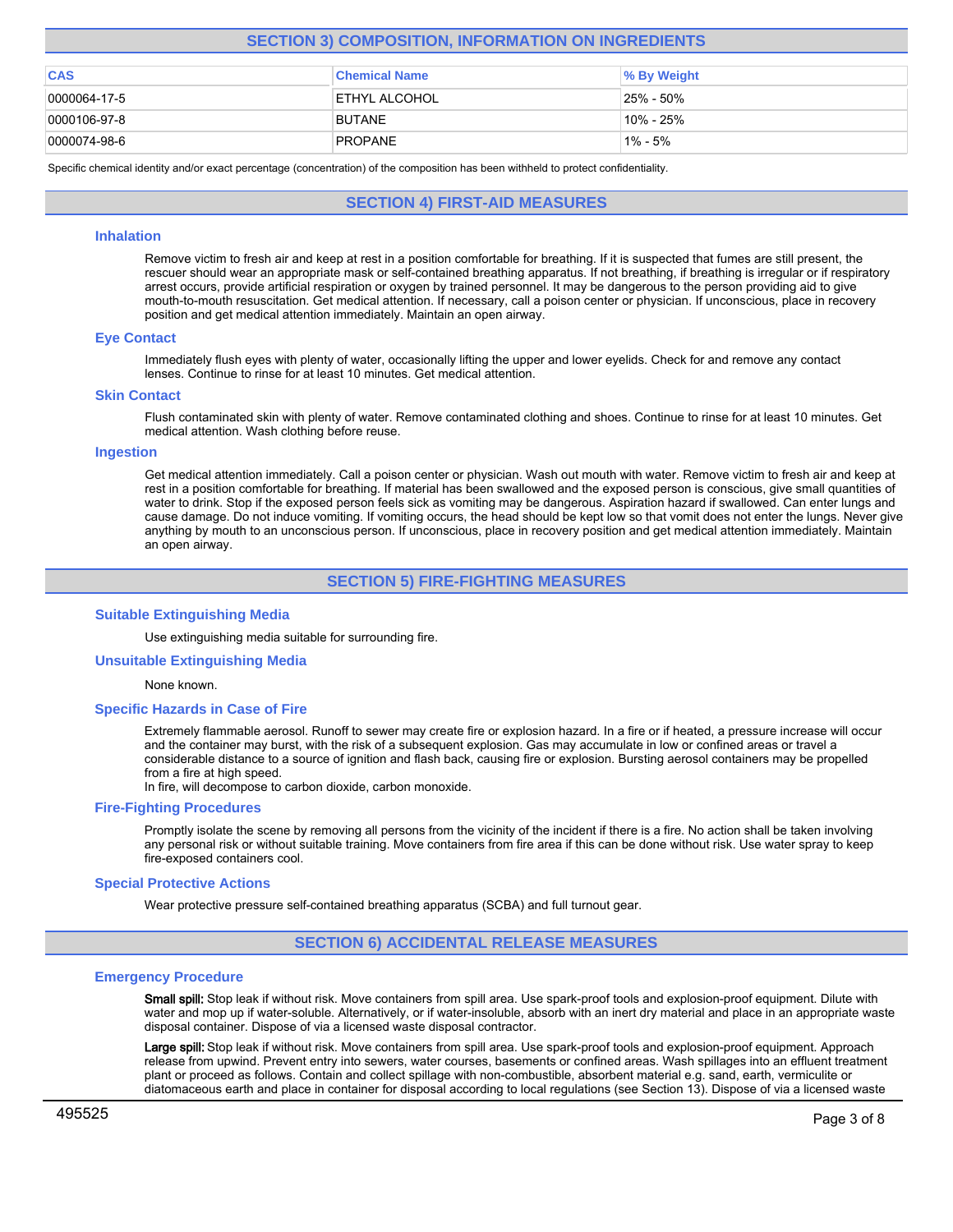disposal contractor. Contaminated absorbent material may pose the same hazard as the spilled product. Note: see Section 1 for emergency contact information and Section 13 for waste disposal.

## **Recommended Equipment**

Wear appropriate protective equipment (see Section 8).

#### **Personal Precautions**

No action shall be taken involving any personal risk or without suitable training. Evacuate surrounding areas. Keep unnecessary and unprotected personnel from entering. In the case of aerosols being ruptured, care should be taken due to the rapid escape of the pressurized contents and propellant. If a large number of containers are ruptured, treat as a bulk material spillage according to the instructions in the clean-up section. Do not touch or walk through spilled material. Shut off all ignition sources. No flares, smoking or flames in hazard area. Avoid breathing vapor or mist. Provide adequate ventilation. Wear appropriate respirator when ventilation is inadequate. Put on appropriate personal protective equipment.

## **Environmental Precautions**

Avoid dispersal of spilled material and runoff and contact with soil, waterways, drains and sewers. Inform the relevant authorities if the product has caused environmental pollution (sewers, waterways, soil or air).

## **SECTION 7) HANDLING AND STORAGE**

## **General**

Put on appropriate personal protective equipment (see Section 8). Pressurized container: protect from sunlight and do not expose to temperatures exceeding 50°C. Do not pierce or burn, even after use. Avoid contact with eyes, skin and clothing. Do not breathe vapor or mist. Do not ingest. Avoid breathing gas. Use only with adequate ventilation. Wear appropriate respirator when ventilation is inadequate. Store and use away from heat, sparks, open flame or any other ignition source. Use explosion-proof electrical (ventilating, lighting and material handling) equipment. Use only non-sparking tools. Empty containers retain product residue and can be hazardous.

#### **Ventilation Requirements**

Use only with adequate ventilation to control air contaminants to their exposure limits. The use of local ventilation is recommended to control emissions near the source.

#### **Storage Room Requirements**

Store in accordance with local regulations. Store away from direct sunlight in a dry, cool and well-ventilated area, away from incompatible materials and food and drink. Protect from sunlight. Store locked up. Eliminate all ignition sources. Use appropriate containment to avoid environmental contamination.

## **SECTION 8) EXPOSURE CONTROLS/PERSONAL PROTECTION**

#### **Eye Protection**

Safety glasses with side shields should be used if indicated. Eye wash and safety showers in the workplace are recommended.

## **Skin Protection**

Use solvent-resistant protective gloves for prolonged or repeated contact.

## **Respiratory Protection**

Avoid breathing vapors. In restricted areas, use approved chemical/mechanical filters designed to remove a combination of particles and vapor. In confined areas, use an approved air line respirator or hood. A self-contained breathing apparatus is required for vapor concentrations above PEL/TLV limits.

## **Appropriate Engineering Controls**

Ventilation should be sufficient to prevent inhalation of any vapors.

| <b>Chemical</b><br><b>Name</b> | <b>OSHA TWA</b><br>(ppm)              | <b>TWA</b><br><b>OSHA</b><br>(mg/m3) | <b>OSHA STEL</b><br>(ppm)              | <b>OSHA STEL</b><br>(mg/m3)       | <b>OSHA Tables</b><br>(Z1, Z2, Z3) | <b>OSHA</b><br><b>Carcinogen</b> | <b>OSHA Skin</b><br>designation | <b>NIOSH</b><br><b>TWA</b><br>(ppm) |
|--------------------------------|---------------------------------------|--------------------------------------|----------------------------------------|-----------------------------------|------------------------------------|----------------------------------|---------------------------------|-------------------------------------|
| <b>BUTANE</b>                  |                                       |                                      |                                        |                                   |                                    |                                  |                                 | 800                                 |
| <b>ETHYL</b><br><b>ALCOHOL</b> | 1000                                  | 1900                                 |                                        |                                   |                                    |                                  |                                 | 1000                                |
| <b>PROPANE</b>                 | 1000                                  | 1800                                 |                                        |                                   |                                    |                                  |                                 | 1000                                |
| <b>Chemical</b><br><b>Name</b> | <b>TWA</b><br><b>NIOSH</b><br>(mg/m3) | <b>STEL</b><br><b>NIOSH</b><br>(ppm) | <b>NIOSH</b><br><b>STEL</b><br>(mg/m3) | <b>NIOSH</b><br><b>Carcinogen</b> | <b>ACGIH TWA</b><br>(ppm)          | <b>ACGIH TWA</b><br>(mg/m3)      | <b>ACGIH STEL</b><br>(ppm)      | <b>ACGIH STEL</b><br>(mg/m3)        |
| <b>BUTANE</b>                  | 1900                                  |                                      |                                        |                                   |                                    |                                  | 1000 (EX)                       |                                     |
| <b>ETHYL</b><br><b>ALCOHOL</b> | 1900                                  |                                      |                                        |                                   |                                    |                                  | 1000                            |                                     |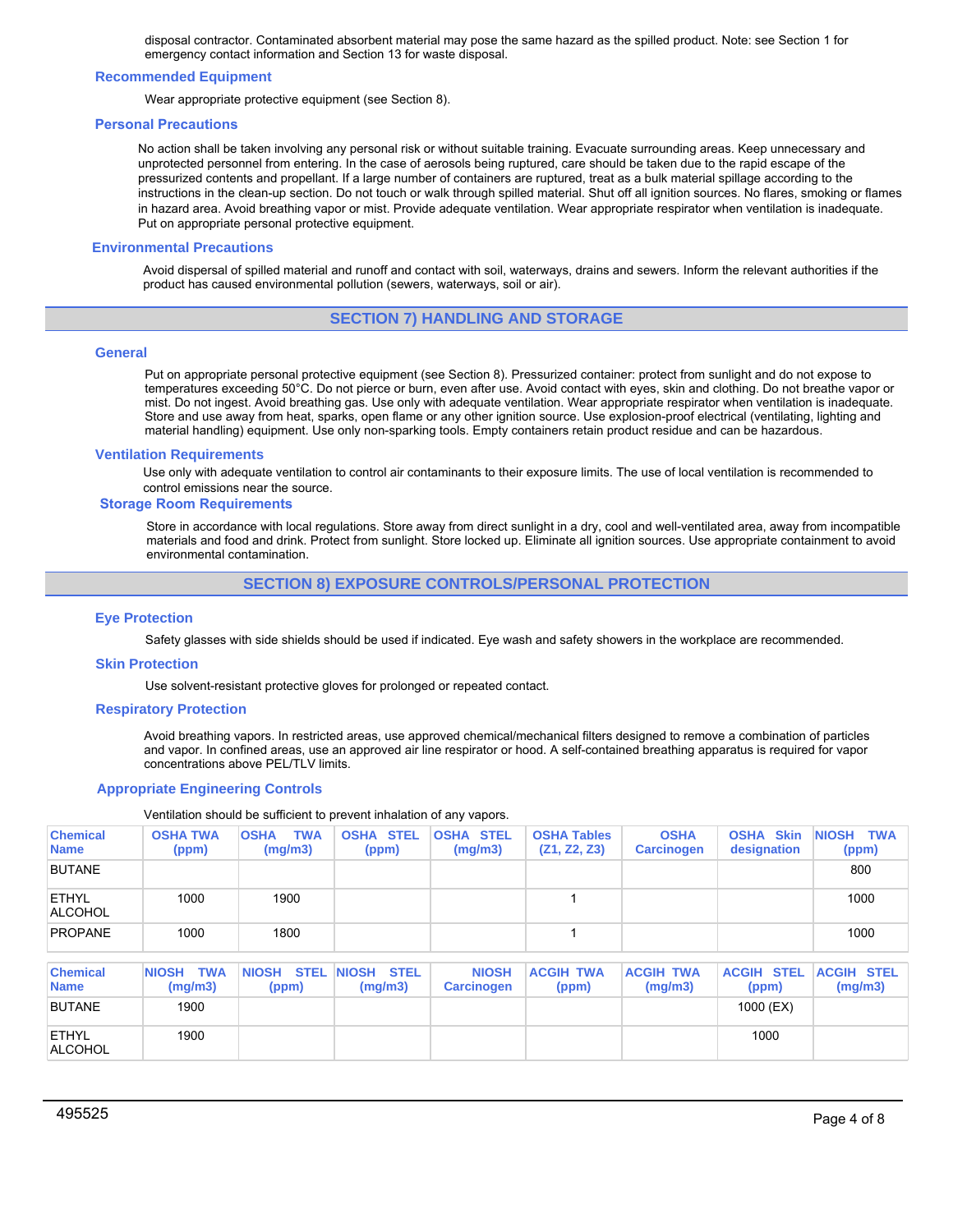

# **SECTION 9) PHYSICAL AND CHEMICAL PROPERTIES**

# **Physical and Chemical Properties**

| Density                      | $6.90$ lb/gal                               |
|------------------------------|---------------------------------------------|
| Density VOC                  | 2.50 lb/gal                                 |
| % VOC                        | 36.20%                                      |
| Appearance                   | Liquid                                      |
| <b>Odor Threshold</b>        | N.A.                                        |
| <b>Odor Description</b>      | N.A.                                        |
| pH                           | $10\,$                                      |
| <b>Water Solubility</b>      | N.A.                                        |
| Flammability                 | Flash point below 73°F/23°C                 |
| Vapor Pressure               | 101.3 kPa (20°C)                            |
| <b>Flash Point</b>           | -29°C (-20.2°F) [Pensky-Martens Closed Cup] |
| Viscosity, Kinematic         | <0.205 cm <sup>2</sup> /s (40 $^{\circ}$ C) |
| Lower Explosion Level        | 1.9%                                        |
| <b>Upper Explosion Level</b> | 19%                                         |
| Vapor Density                | 1 ( $air = 1$ )                             |
| <b>Melting Point</b>         | NA.                                         |
| <b>Freezing Point</b>        | N.A.                                        |
| Low Boiling Point            | N.A.                                        |
| High Boiling Point           | N.A.                                        |
| Decomposition Pt             | N.A.                                        |
| Auto Ignition Temp           | N.A.                                        |
| <b>Evaporation Rate</b>      | 1.6 (butyl acetate = $1$ )                  |
|                              |                                             |

# **SECTION 10) STABILITY AND REACTIVITY**

# **Stability**

Stable.

# **Conditions to Avoid**

Keep away from heat, sparks, extreme temperatures, flame, other sources of ignition and incompatible materials.

## **Incompatible Materials**

None known.

# **Hazardous Reactions/Polymerization**

Under normal conditions of storage and use, hazardous reactions will not occur.

## **Hazardous Decomposition Products**

Under normal conditions of storage and use, hazardous decomposition products should not be produced.

# **SECTION 11) TOXICOLOGICAL INFORMATION**

# **Skin Corrosion/Irritation**

Causes skin irritation.

# **Serious Eye Damage/Irritation**

Causes serious eye irritation.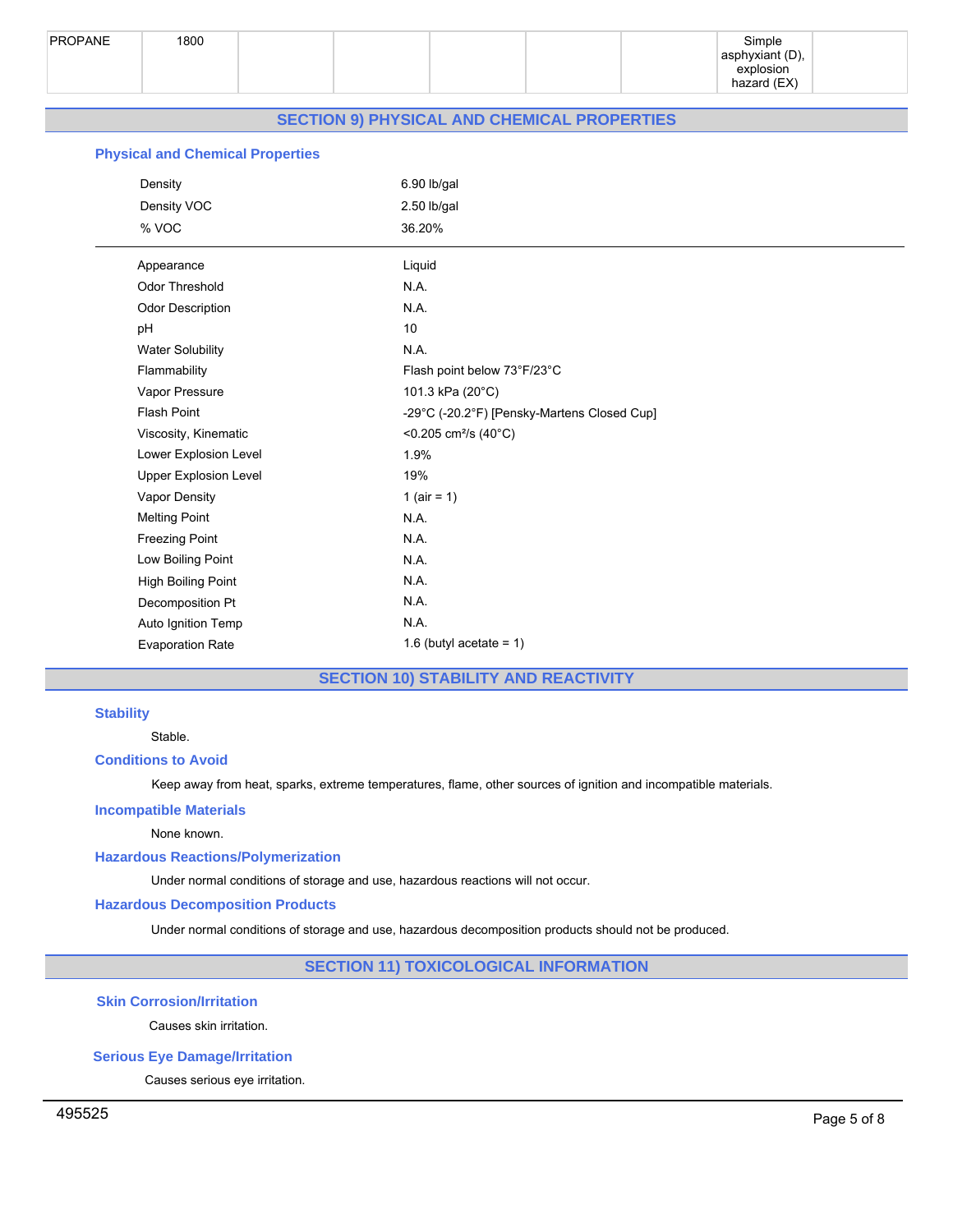## **Carcinogenicity**

No data available.

## **Germ Cell Mutagenicity**

No data available.

## **Reproductive Toxicity**

No data available.

# **Respiratory/Skin Sensitization**

## No data available.

## **Specific Target Organ Toxicity - Single Exposure**

May cause drowsiness or dizziness.

May cause respiratory irritation.

## **Specific Target Organ Toxicity - Repeated Exposure**

May cause damage to organs through prolonged or repeated exposure.

## **Aspiration Hazard**

May be fatal if swallowed and enters airways.

## **Acute Toxicity**

Inhalation: effects of overexposure include irritation of the respiratory tract, headache, dizziness, nausea, and loss of coordination.

## 0000064-17-5 ETHYL ALCOHOL

LC50 (mouse): Approximately 21000 ppm (4-hour exposure); cited as 39 g/m3 (4-hour exposure) (1, unconfirmed)

- LD50 (oral, rat): 7060 mg/kg (41); 10600 mg/kg (41); 13660 mg/kg (37) LD50 (oral, mouse): 3450 mg/kg (1, unconfirmed) LD50 (oral, guinea pig): 5560 mg/kg (37)
- 
- 

## 0000106-97-8 BUTANE

LC50 (mouse): 202000 ppm (481000 mg/m3) (4-hour exposure); cited as 680 mg/L (2-hour exposure (9) LC50 (rat): 276000 ppm (658000 mg/m3) (4-hour exposure); cited as 658 mg/L (4-hour exposure) (9)

**SECTION 12) ECOLOGICAL INFORMATION**

## **Toxicity**

No data available.

**Persistence and Degradability**

No data available.

## **Bio-Accumulative Potential**

No data available.

## **Mobility in Soil**

No data available.

## **Other Adverse Effects**

No data available.

# **SECTION 13) DISPOSAL CONSIDERATIONS**

## **Waste Disposal**

Under RCRA, it is the responsibility of the user of the product, to determine at the time of disposal whether the product meets RCRA criteria for hazardous waste. Waste management should be in full compliance with federal, state, and local laws.

Empty containers retain product residue which may exhibit hazards of material, therefore do not pressurize, cut, glaze, weld or use for any other purposes. Return drums to reclamation centers for proper cleaning and reuse.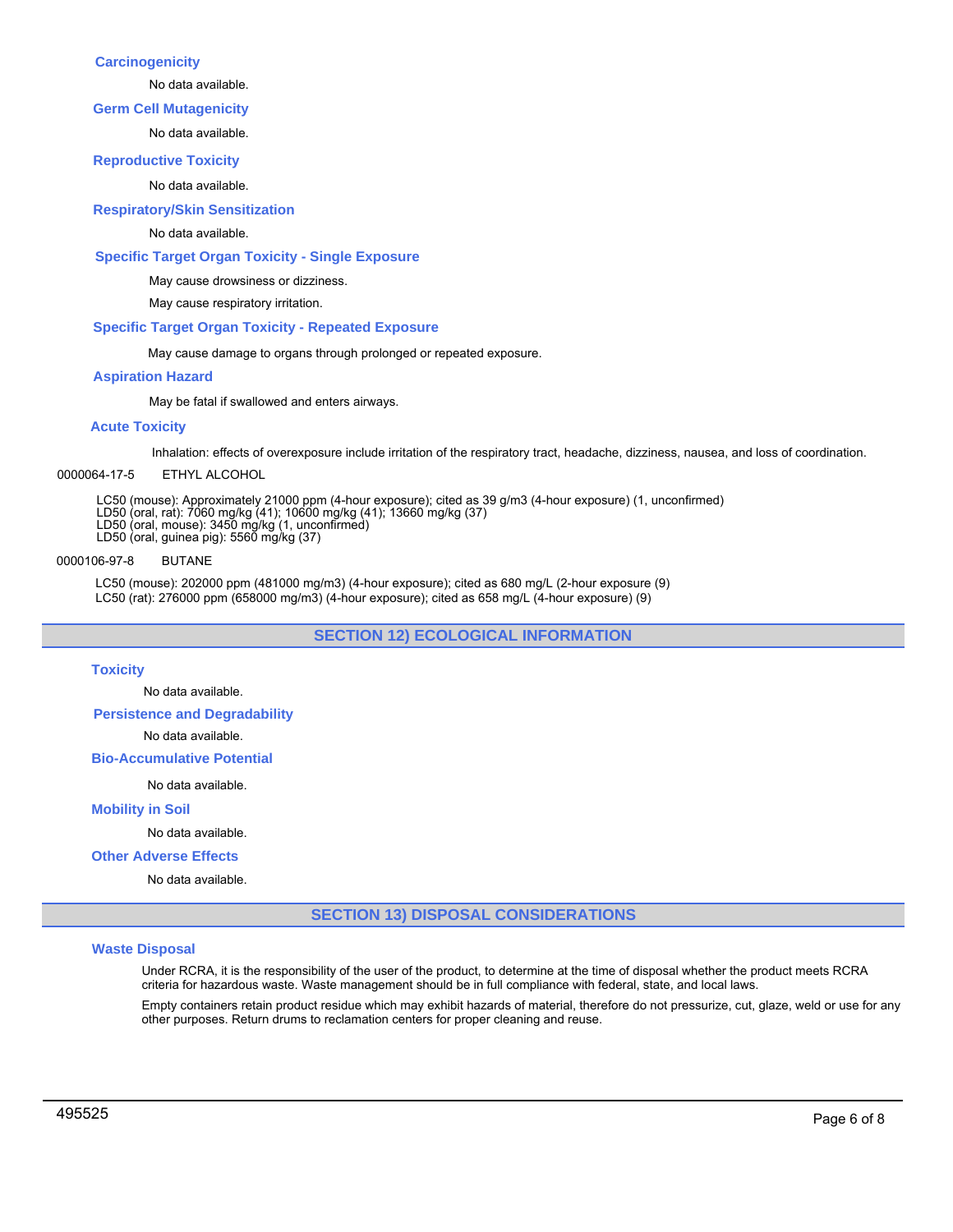# **SECTION 14) TRANSPORT INFORMATION**

|                                            | <b>IATA Information</b> | <b>IMDG Information</b> | <b>U.S. DOT</b><br><b>Information</b> |
|--------------------------------------------|-------------------------|-------------------------|---------------------------------------|
| <b>UN</b> number:                          | UN1950                  | UN1950                  | UN1950                                |
| <b>Proper shipping</b><br>name:            | Aerosols, flammable     | Aerosols                | Aerosols                              |
| <b>Hazard class:</b>                       | 2.1                     | 2.1                     | 2.1                                   |
| <b>Packaging group:</b>                    | N.A.                    | N.A.                    | N.A.                                  |
| <b>Hazardous</b><br>substance (RQ):        |                         |                         | No Data Available                     |
| <b>Marine Pollutant:</b>                   |                         | No Data Available       | No Data Available                     |
| <b>Note / Special</b><br><b>Provision:</b> | LTD QTY                 | LTD QTY                 | <b>LTD OTY</b>                        |
| <b>Toxic-Inhalation</b><br>Hazard:         |                         |                         | No Data Available                     |

# **SECTION 15) REGULATORY INFORMATION**

| <b>CAS</b>   | <b>Chemical Name</b> | % By Weight | <b>Regulation List</b>          |
|--------------|----------------------|-------------|---------------------------------|
| 0000064-17-5 | ETHYL ALCOHOL        | 25% - 50%   | SARA312, VOC, TSCA, ACGIH, OSHA |
| 0000106-97-8 | <b>BUTANE</b>        | 10% - 25%   | SARA312, VOC, TSCA, ACGIH       |
| 0000074-98-6 | <b>PROPANE</b>       | $1\% - 5\%$ | SARA312, VOC, TSCA, ACGIH, OSHA |

# **SECTION 16) OTHER INFORMATION**

# **Glossary**

\* There are points of differences between OSHA GHS and UN GHS. In 90% of the categories, they can be used interchangeably, but for the Skin Corrosion/Irritant Category and the Specific Target Organ Toxicity (Single and Repeated Exposure) Categories. In these cases, our system will say UN GHS.

ACGIH- American Conference of Governmental Industrial Hygienists; ANSI- American National Standards Institute; Canadian TDG-Canadian Transportation of Dangerous Goods; CAS- Chemical Abstract Service; Chemtrec- Chemical Transportation Emergency Center (US); CHIP- Chemical Hazard Information and Packaging; DSL- Domestic Substances List; EC- Equivalent Concentration; EH40 (UK)- HSE Guidance Note EH40 Occupational Exposure Limits; EPCRA- Emergency Planning and Community Right-To-Know Act; ESL-Effects screening levels; HMIS- Hazardous Material Information Service; LC- Lethal Concentration; LD- Lethal Dose; NFPA- National Fire Protection Association; OEL- Occupational Exposure Limits; OSHA- Occupational Safety and Health Administration, US Department of Labor; PEL- Permissible Exposure Limit; SARA (Title III)- Superfund Amendments and Reauthorization Act; SARA 313- Superfund Amendments and Reauthorization Act, Section 313; SCBA- Self-Contained Breathing Apparatus; STEL- Short Term Exposure Limit; TCEQ- Texas Commission on Environmental Quality; TLV- Threshold Limit Value; TSCA- Toxic Substances Control Act Public Law 94- 469; TWA- Time Weighted Value; US DOT- US Department of Transportation; WHMIS- Workplace Hazardous Materials Information System.



( \* ) - Chronic effects

Caution: HMIS® ratings are based on a 0-4 rating scale, with 0 representing minimal hazards or risks, and 4 representing significant hazards or risks